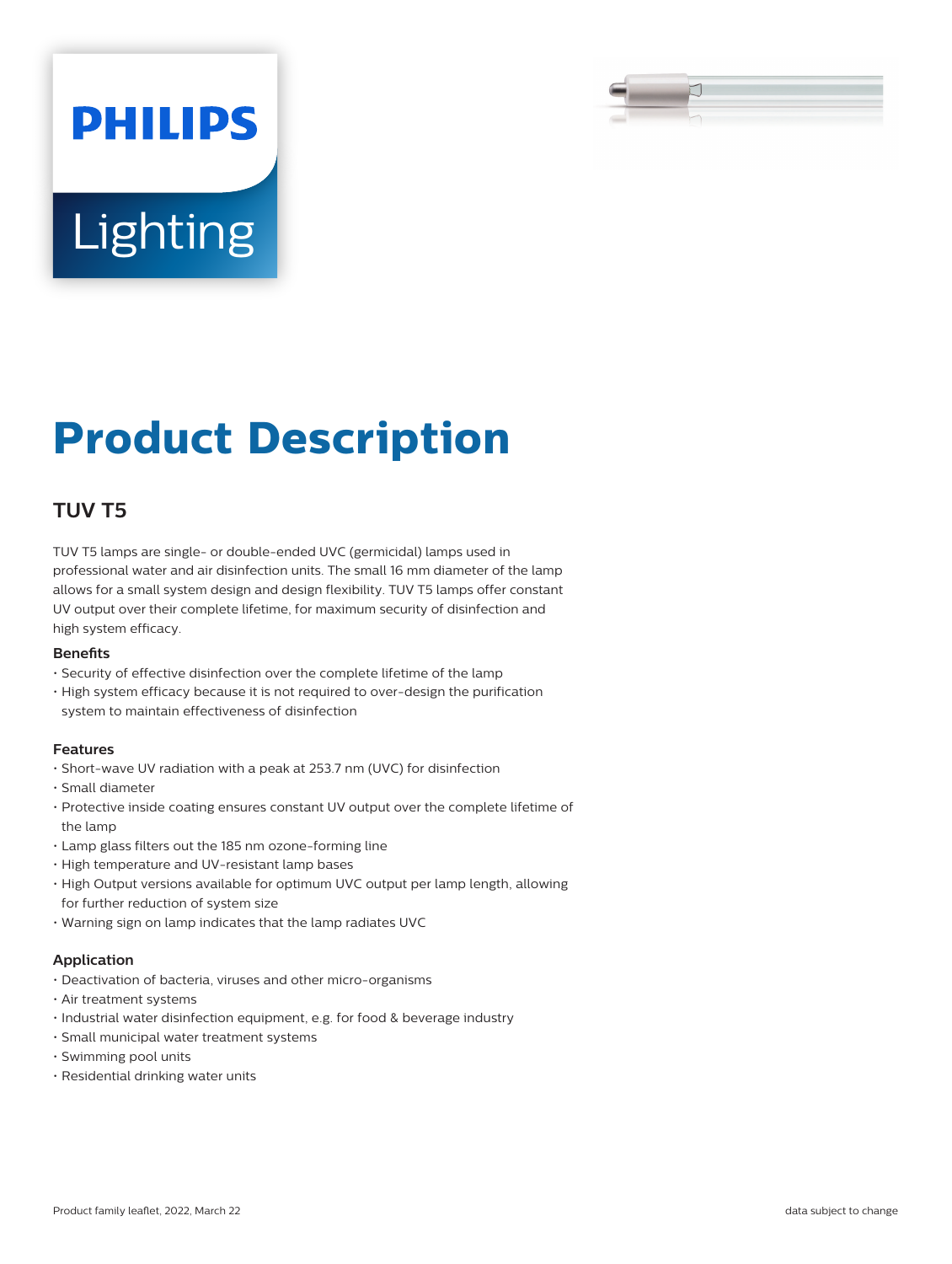#### **Warnings and Safety**

- A lamp breaking is extremely unlikely to have any impact on your health. If a lamp breaks, ventilate the room for 30 minutes and remove the parts, preferably with gloves. Put them in a sealed plastic bag and take it to your local waste facilities for recycling. Do not use a vacuum cleaner.
- DANGER: Risk Group 3 Ultra Violet product. These lamps emit high-power UV radiation that can cause severe injury to skin and eyes. Avoid eye and skin exposure to unshielded product. Use only in an enclosed environment which shields users from the radiation.

#### **Versions**



#### **Dimensional drawing**



| Product                  | $D$ (max)         | $C$ (max) | $A$ (max) |
|--------------------------|-------------------|-----------|-----------|
| TUV 64T5 HE 4P SE UNP/32 | $19.3 \text{ mm}$ | 1564.5 mm | 1556.6 mm |
| TUV 64T5 HO 4P SE UNP/32 | $19.3 \text{ mm}$ | 1564.5 mm | 1555.2 mm |
| TUV 36T5 HO 4P SE UNP/32 | 19.3 mm           | 853 mm    | 845.4 mm  |
| TUV 36T5 HE 4P SE UNP/32 | $19.3 \text{ mm}$ | 853 mm    | 845.4 mm  |



| Product               | $D(max)$ O     | $C$ (max)                 | A (max)   |
|-----------------------|----------------|---------------------------|-----------|
| TUV 64T5 HE SP UNP/32 |                | 18.6 mm 1473 mm 1575.1 mm | 1556.6 mm |
| TUV 36T5 SP NO/32     | 18.6 mm 762 mm | 863.9 mm 845.4 mm         |           |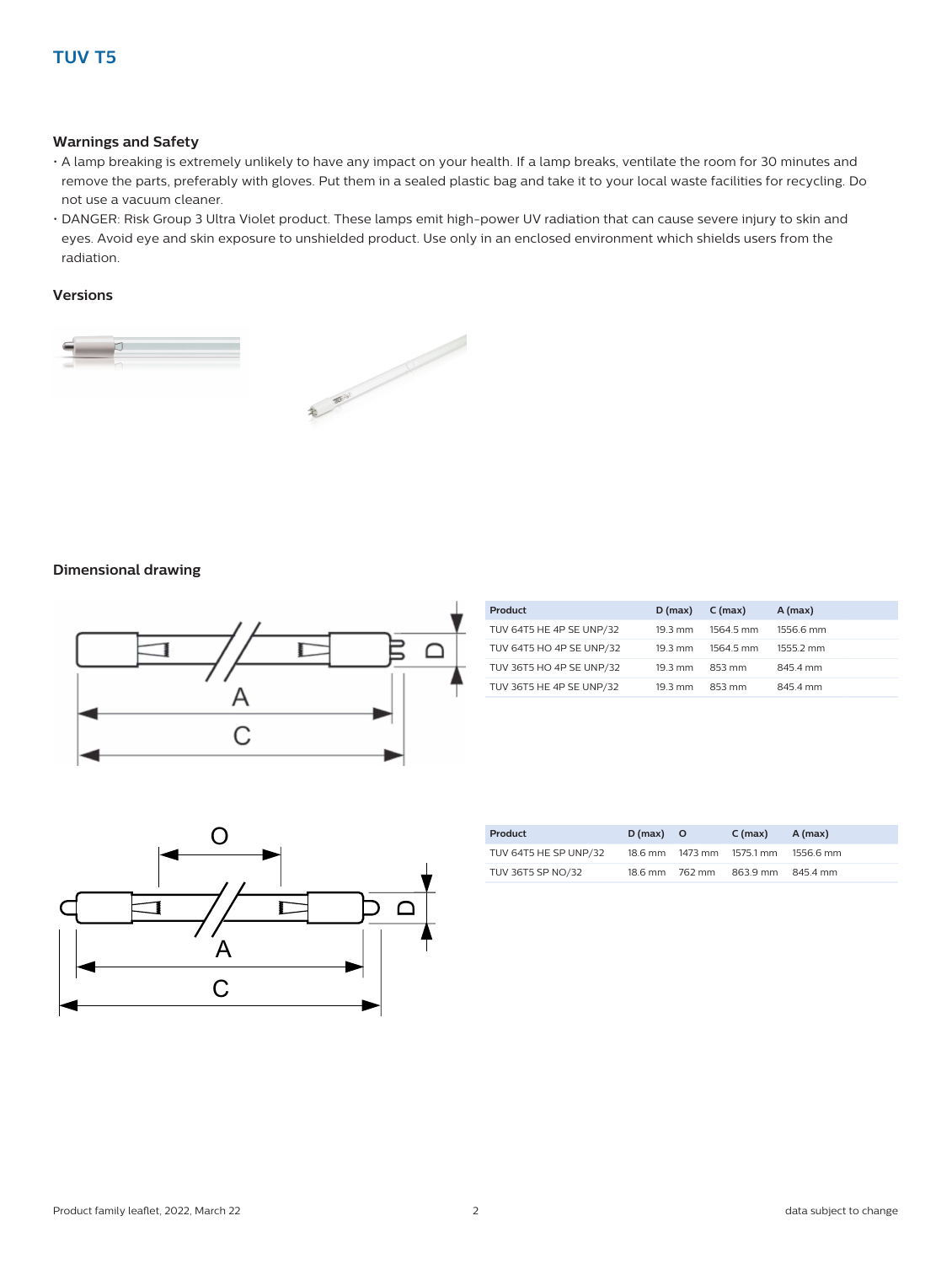## **TUV T5**

| <b>General Information</b>                   |                 |
|----------------------------------------------|-----------------|
| Useful Life (Nom)                            | 9000 h          |
| <b>Main Application</b>                      | Disinfection    |
|                                              |                 |
| <b>Light Technical</b>                       |                 |
| <b>Colour Designation</b>                    |                 |
| <b>Lumen Depreciation At Useful Lifetime</b> | 15 %            |
|                                              |                 |
| <b>Mechanical and Housing</b>                |                 |
| <b>Bulb Shape</b>                            | T <sub>16</sub> |
|                                              |                 |

#### **Approval and Application**

| Order Code   | <b>Full Product Name</b> | Mercury (Hg) Content (Nom) |
|--------------|--------------------------|----------------------------|
| 927970004099 | TUV 36T5 SP NO/32        | 3.0 <sub>mg</sub>          |
| 927970504099 | TUV 64T5 HE SP UNP/32    | 3.0 mg                     |
| 927970204099 | TUV 36T5 HE 4P SE UNP/32 | 3.0 <sub>mg</sub>          |

| Order Code   | <b>Full Product Name</b> | Mercury (Hg) Content (Nom) |
|--------------|--------------------------|----------------------------|
| 927970704099 | TUV 64T5 HE 4P SE UNP/32 | $\overline{\phantom{a}}$   |
| 927971104099 | TUV 64T5 HO 4P SE UNP/32 | $5.5 \text{ me}$           |
| 927972104099 | TUV 36T5 HO 4P SE UNP/32 | $5.5 \text{ me}$           |

#### **Operating and Electrical**

|            |                                    | Lamp Current Voltage |       | Power |
|------------|------------------------------------|----------------------|-------|-------|
| Order Code | <b>Full Product Name</b>           | (Nom)                | (Nom) | (Nom) |
|            | 927970004099 TUV 36T5 SP NO/32     | 0.425A               | 97 V  | 40 W  |
|            | 927970504099 TUV 64T5 HE SP UNP/32 | 0.425A               | 178 V | 75 W  |
|            | 927970204099 TUV 36T5 HE 4P SE     | 0.425A               | 97 V  | 40 W  |
|            | <b>UNP/32</b>                      |                      |       |       |
|            | 927970704099 TUV 64T5 HE 4P SE     | 0.425A               | 176 V | 75 W  |
|            | <b>UNP/32</b>                      |                      |       |       |

|              |                                    | Lamp Current Voltage |       | Power |
|--------------|------------------------------------|----------------------|-------|-------|
| Order Code   | <b>Full Product Name</b>           | (Nom)                | (Nom) | (Nom) |
| 927971104099 | TUV 64T5 HO 4P SE<br><b>UNP/32</b> | 0.8A                 | 175 V | 140 W |
| 927972104099 | TUV 36T5 HO 4P SE<br><b>UNP/32</b> | 0.8A                 | 97 V  | 75 W  |

#### **General Information**

|            |                                    |                                  | System             |
|------------|------------------------------------|----------------------------------|--------------------|
| Order Code | <b>Full Product Name</b>           | Cap-Base                         | <b>Description</b> |
|            | 927970004099 TUV 36T5 SP NO/32     | <b>SINGLEPIN</b>                 | High Efficiency    |
|            | 927970504099 TUV 64T5 HE SP UNP/32 | <b>SINGLEPIN</b>                 | High Efficiency    |
|            | 927970204099 TUV 36T5 HE 4P SE     | 4PINSSINGLEENDED High Efficiency |                    |
|            | <b>UNP/32</b>                      |                                  |                    |
|            | 927970704099 TLIV 64T5 HF 4P SF    | 4PINSSINGLEENDED High Efficiency |                    |
|            | <b>UNP/32</b>                      |                                  |                    |
|            |                                    |                                  |                    |

|              |                                           |                                   | System             |
|--------------|-------------------------------------------|-----------------------------------|--------------------|
| Order Code   | <b>Full Product Name</b>                  | Cap-Base                          | <b>Description</b> |
| 927971104099 | <b>TUV 64T5 HO 4P SE</b><br><b>UNP/32</b> | 4PINSSINGLEENDED High Output (HO) |                    |
| 927972104099 | <b>TUV 36T5 HO 4P SE</b><br><b>UNP/32</b> | 4PINSSINGLEENDED High Output (HO) |                    |

#### **Light Technical**

| Order Code   | <b>Full Product Name</b> | Colour Code |
|--------------|--------------------------|-------------|
| 927970004099 | TUV 36T5 SP NO/32        | TUV         |
| 927970504099 | TUV 64T5 HE SP UNP/32    | TUV         |
| 927970204099 | TUV 36T5 HE 4P SE UNP/32 | TUV         |

| Order Code   | <b>Full Product Name</b> | Colour Code |
|--------------|--------------------------|-------------|
| 927970704099 | TUV 64T5 HE 4P SE UNP/32 | -           |
| 927971104099 | TUV 64T5 HO 4P SE UNP/32 | TUV         |
| 927972104099 | TUV 36T5 HO 4P SE UNP/32 | TUV         |

#### **UV**

| Order Code   | <b>Full Product Name</b> | <b>UV-C Radiation</b> |
|--------------|--------------------------|-----------------------|
| 927970004099 | TUV 36T5 SP NO/32        | 14 W                  |

| Order Code   | <b>Full Product Name</b> | <b>UV-C Radiation</b> |
|--------------|--------------------------|-----------------------|
| 927970504099 | TUV 64T5 HE SP UNP/32    | 29 W                  |